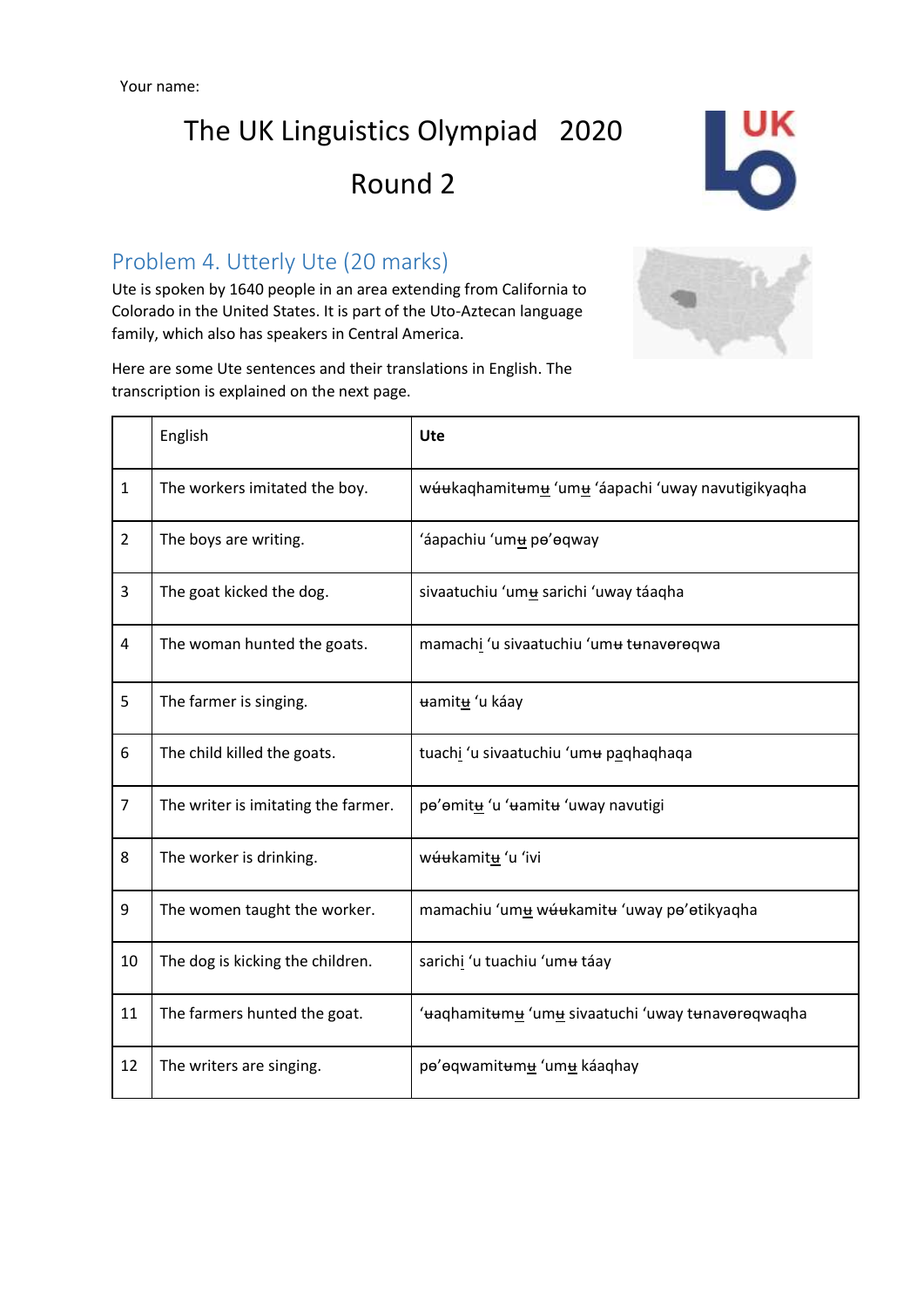## The UK Linguistics Olympiad 2020 Round 2



Explanation of the transcription:

- ʉ is pronounced like **u**, but with the lips not rounded.
- ɵ is pronounced as in French *jeu*, with the lips rounded.
- q is similar to **k**, but further back in the mouth.
- qh is pronounced as in German *Bach*, but further back in the mouth.
- **'** denotes the glottal stop, the sound in the middle of *uh-oh*.
- ch is as in *church*.
- An underlined vowel (V) denotes a vowel pronounced with no voicing (vibration of the vocal folds).
- An acute accent  $(V)$  denotes a vowel which is stressed.

**Q4.1.** On your answer sheet, translate into Ute:

- a. The women worked.
- b. The singers are killing the dog.
- c. The hunters taught the child.
- **Q4.2.** On your answer sheet, translate into English:
- a. 'ivikyamitʉm<u>ʉ</u> 'um<u>ʉ</u> 'áapachi 'uway táaqhaqa
- b. wʉ́ʉkamitʉ 'u sivaatuchiu 'umʉ 'ʉaqha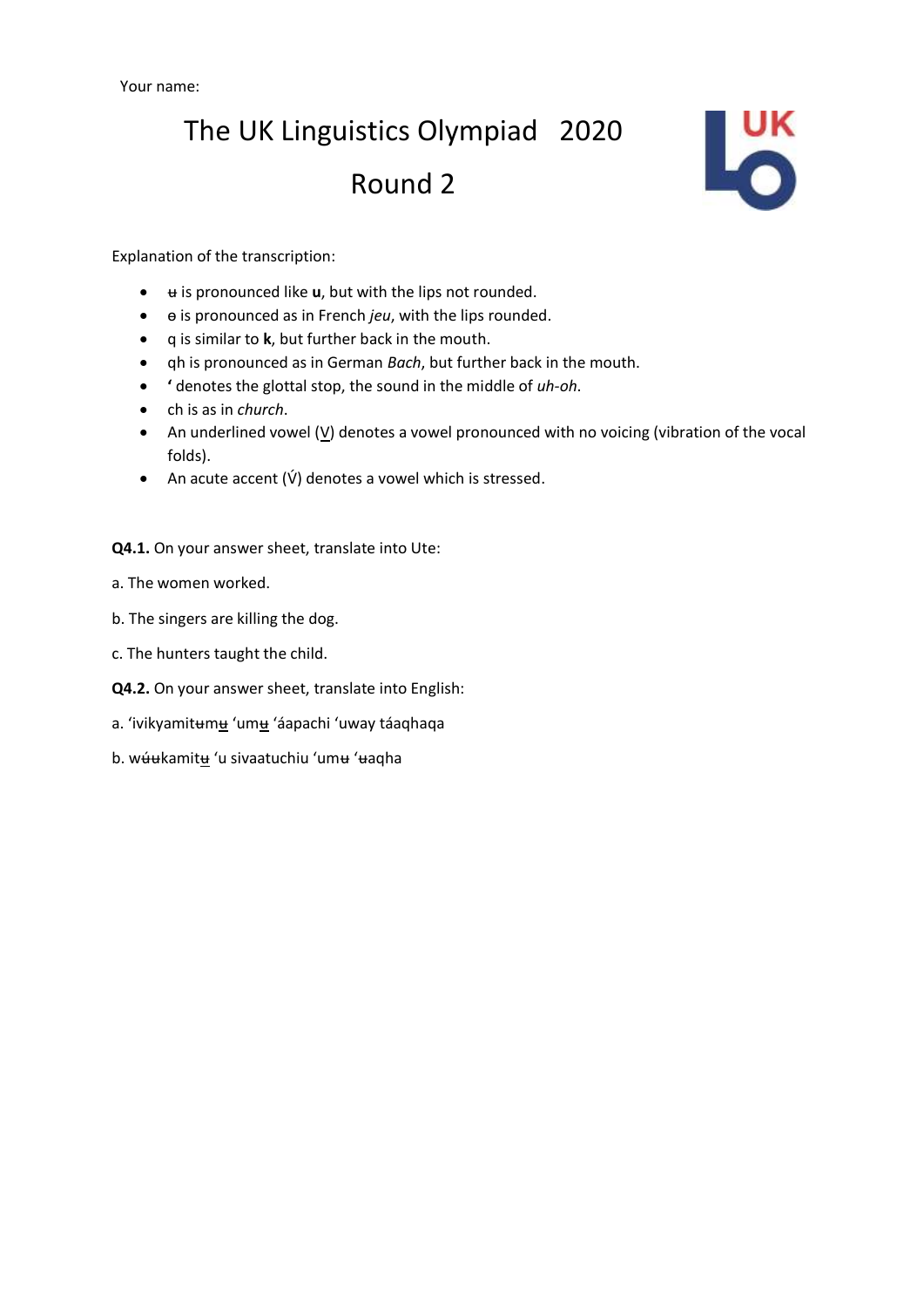# The UK Linguistics Olympiad 2020 Round 2



#### Solution and marking.

Scoring: (max 32)

- 8.1: 2 points for each correct word; 1 point with one wrong syllable. (max 26)
- Insist on correct accents and underlining or strike-through.
- 8.2: 1 point for each correct sentence-part (subject, verb, object). (max 6)
- Insist on correct tense.

| 8.1a. | mamachiu 'um <del>u</del><br>w <del>úu</del> kaghaga<br>6   |  |  |
|-------|-------------------------------------------------------------|--|--|
| b.    | káaqhamitumu 'umu sarichi 'uway paqhay<br>10                |  |  |
| c.    | tunavereqwamitumu 'umu tuachi 'uway pe'etikyagha 10         |  |  |
| 8.2a. | The drunkards/drinkers/equivalent $+$ kicked $+$ the boy. 3 |  |  |
| b     | The worker $+$ farmed $+$ the goats.                        |  |  |